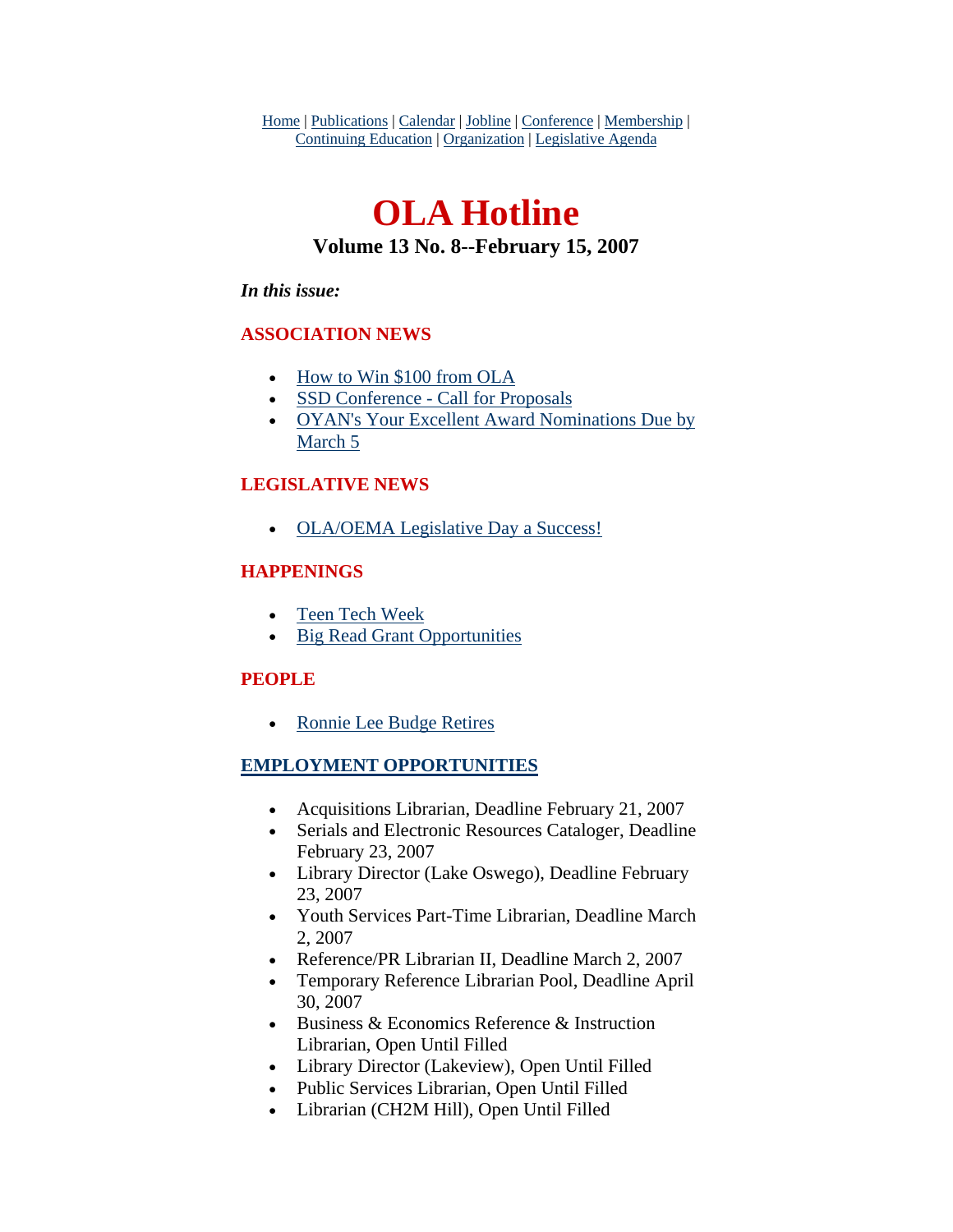- <span id="page-1-0"></span>• Library Director (Forest Grove), Open Until Filled
- Reference Librarian, Open Until Filled

#### **CALENDAR**

### **Association News**

#### **How to Win \$100 from OLA**

Do you like to share creative ideas? Would you like to have a chance to win \$100 from the Oregon Library Association? Here's how you can do both!

- 1. Design a poster session for the OLA conference Poster Session. We still have a few slots open. Your topic can be anything related to the information profession. Are you a student excited by recent developments in the field covered in class? Are you a library page working on an outreach program or updating your library's database? Does information literacy get your motor running? These and many other topics are swell subjects to share with your colleagues.
- 2. Bring the poster session to the 2007 Annual Conference in Corvallis, April 19, 2007.
- 3. Wow your colleagues with your bright ideas, your passion for the profession, your unique experiences, your innovative programming, and your valuable contribution to the field.

More information on presenting poster sessions at the OLA Conference and on the \$100 "People's Choice" award from OLA President Aletha Bonebrake can be found on the [OLA](http://www.olaweb.org/conference/PosterSessionPortal.htm)  [website.](http://www.olaweb.org/conference/PosterSessionPortal.htm)

As a certain lottery commercial says, "Hey, ya never know." For more information, please contact Kevin Moore, OLA 2007 Conference Poster Session Coordinator by [email](mailto:nevikmoore@comcast.net) or 503- 560-6767 (cell).

#### **SSD Conference - Call for Proposals**

The 2007 OLA Support Staff Division conference will be on July 20, 2007 at the Wilsonville Holiday Inn. The conference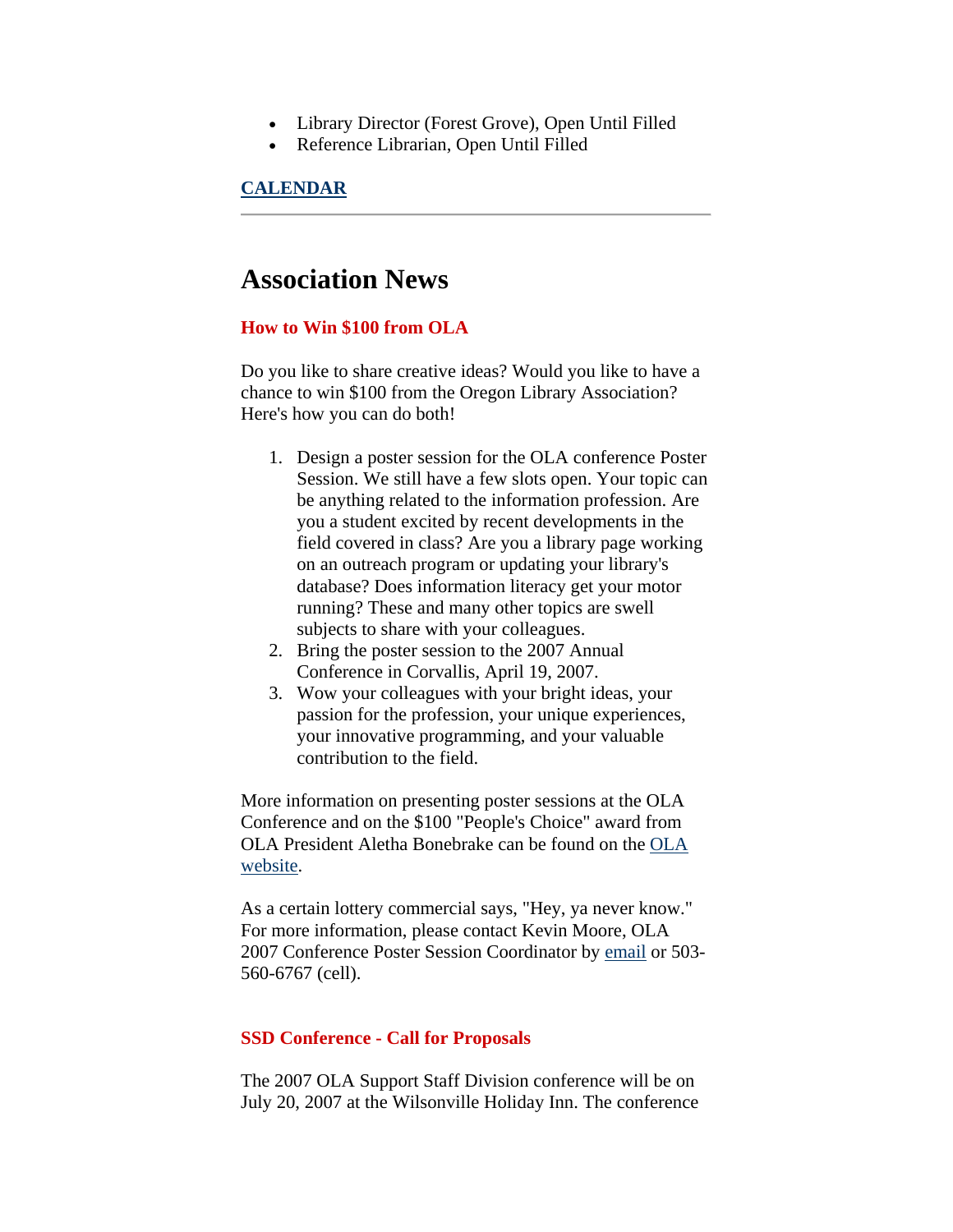#### <span id="page-2-0"></span>theme is **Library Fundamentals and Beyond (paraprofessional ain't what it used to be)**.

We are actively seeking session presentations across a wide variety of topics from a diverse group of presenters. Topic suggestions from past conference attendees include:

- Catalog records for public service staff
- Reference skills
- Ethics (patron privacy, etc.)
- Library Bill of Rights
- K-12 homework help
- Libraries as a recreational place
- Interviewing/Training/Hiring staff/students/volunteers
- Customer service (and the rising expectations of patrons)
- Time management
- Career/Retirement planning
- Surprise us!

Session proposals should be limited to 300 words and be sent to [Michael Baird](mailto:michael.baird@oregonstate.edu) by February 28, 2007. Co-presenting is welcome. It would be helpful to note any additional requests (photocopies, extra materials, special technology requirements) with the initial proposal.

#### **OYAN's Your Excellent Award Nominations Due by March 5**

Do you know of a person, organization, or program that deserves recognition for their role in providing exceptional teen library services in Oregon? Consider nominating them for OYAN's inaugural "You're Excellent!" Award!

The newly created annual honor - to be presented this year during the 2007 OLA Conference - will be granted to an individual, library, organization, program, or initiative as a way to acknowledge and celebrate the recipient's efforts. The prize will consist of an engraved plaque as well as a monetary donation made to the teen services program chosen by the award winner.

Please send the nominee's name, your contact information, and a description of the positive and significant contribution to teens via email or snail mail to the OYEA Awards Committee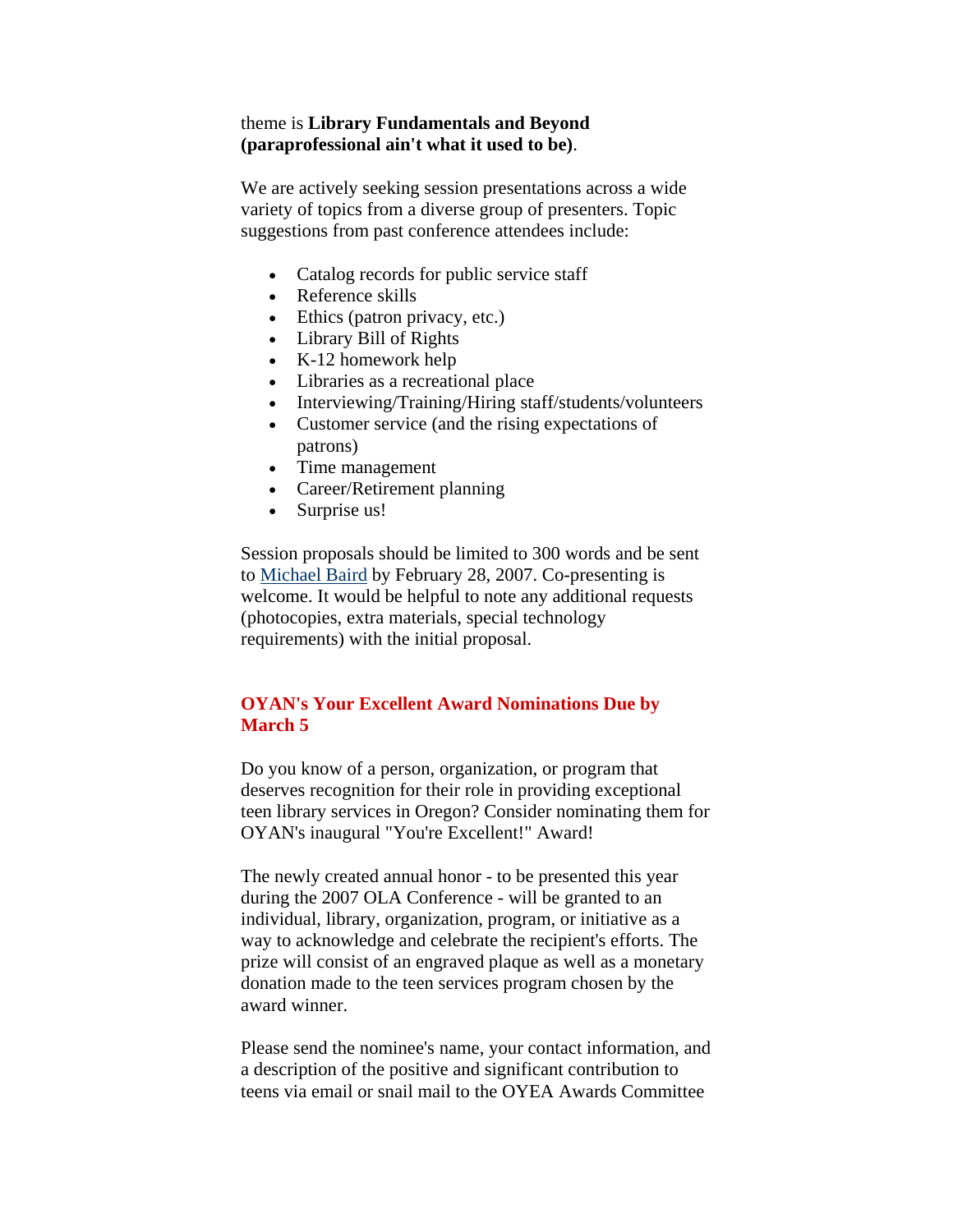<span id="page-3-0"></span>Chair: [Sue Ludington,](mailto:susanlu@multcolib.org) 3727 SE Gladstone, Portland, OR 97202.

More information about the award can be seen in a [previous](http://www.olaweb.org/hotline/vol13/olahot13-06.shtml#oyea)  [Hotline.](http://www.olaweb.org/hotline/vol13/olahot13-06.shtml#oyea)

### **Legislative News**

#### **OLA/OEMA Legislative Day on Feb. 7th - from Janet Webster**

Over 35 librarians and library supporters descended on Salem on February 7th to talk to legislators about the importance of libraries and in particular, the need to pass HB 2116 - the Ready to Read Bill. And the word is that support is strong for the changes in the Ready to Read program. Better yet, there is a greater enthusiasm for some of our core issues in Salem including intellectual freedom, privacy of patron records, and of course, better funding for libraries. All who participated were encouraged by the response from legislators and ready to keep advocating for Oregon's libraries.

Thanks to B.J. Quinlan and Sandy Olmstead for organizing the ever popular children's book selection event. For those of you who have not participated in Legislative Day, we invite the senators and representatives to bring bookplates we prepare and place in a children's book that they select for their local library. The legislators love doing this and as they are simply selecting a book, not donating it, we comply with the new ethics rules. Two thirds of the legislators selected a book. The hardest part for them is deciding which of their constituent libraries will receive the book.

Thanks for Diedre Conkling for organizing the [OLA](http://olanetwork.wikispaces.com/)  [Legislative wiki](http://olanetwork.wikispaces.com/) so we could track appointments. We visited 22 senators and 35 representatives. Thanks to Sara Charlton for working with Diedre and others to organize the day. Finally, thanks to all who participated.

And it's not too late for those of you who couldn't make it to Salem on the 7th. We will be sending out periodic announcements when we need you to contact your legislator on particular issues. Stay tuned!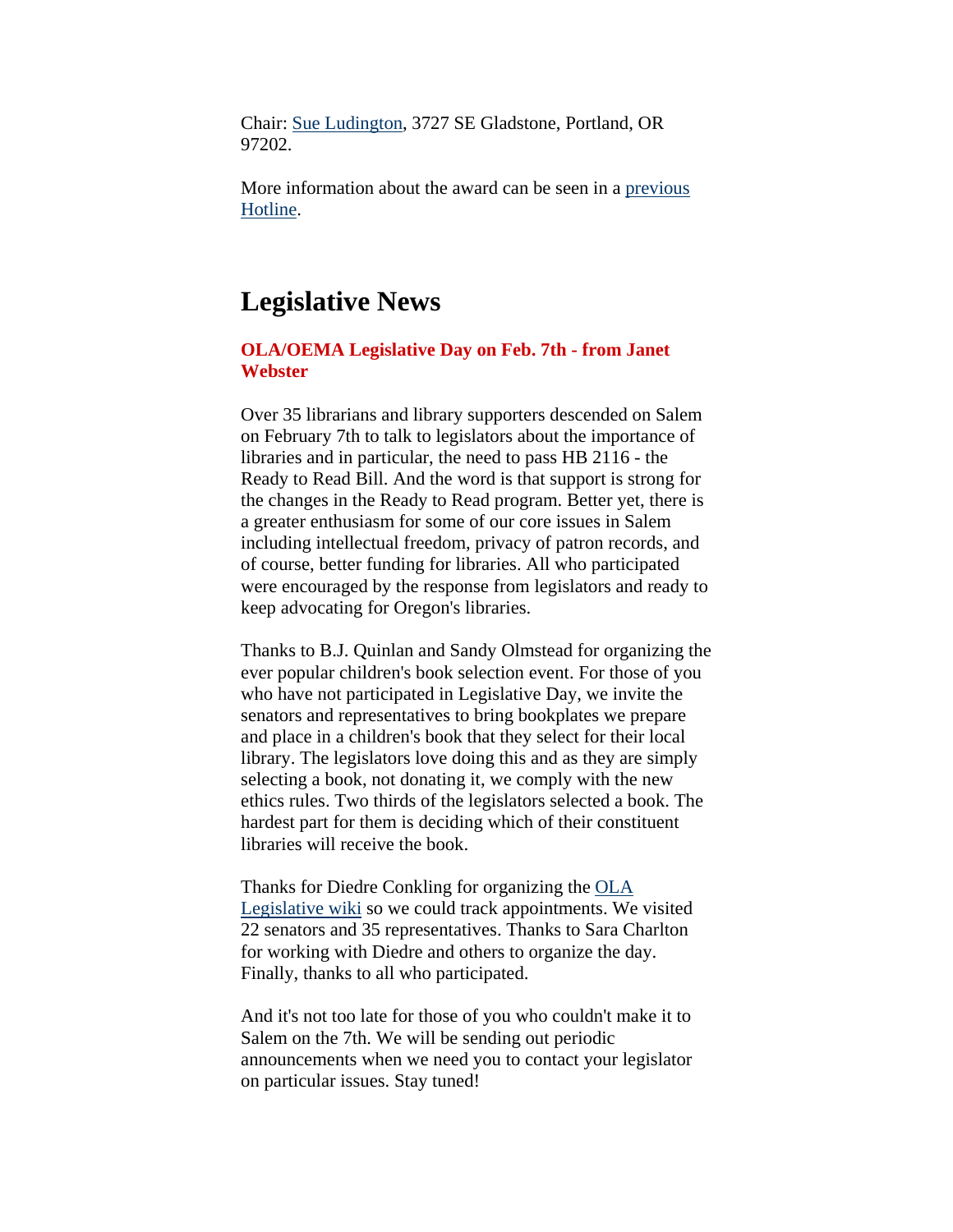## <span id="page-4-0"></span>**Happenings**

#### **Teen Tech Week**

The Young Adult Library Services Association (YALSA), a division of the American Library Association (ALA), is pleased to announce Teen Tech Week, a new YALSA celebration aimed at getting teens to use their libraries for the different technologies that are offered there, such as DVDs, databases, audiobooks, electronic games and more. Teen Tech Week will be celebrated for the first time March 4-10, 2007. Visit the [YALSA website](http://www.ala.org/ala/yalsa/teentechweek/ttw.htm) for more information, including suggested activity ideas.

#### **Big Read Grant Opportunities**

The Big Read is a one book reading promotion project that provides citizens with the opportunity to read and discuss a single book within their communities. In addition to a direct grant, each community receives a library of resources including reader's guides and teacher's guides for each novel and audio guides with commentary from renowned artists, educators, and public figures. To support promotion efforts, communities also receive TV public service announcements, radio programming, and publicity materials including posters, banners, and bookmarks. Communities also receive an online organizer's guide for running a successful Big Read program and access to a comprehensive Web site. Many libraries in Oregon already have one book reading promotion projects; perhaps the Big Read is a good place to seek funding for your next project. Grant proposals are due April 12, 2007.

To learn more visit the [Big Read website.](http://www.neabigread.org/index.php) There is also an [online guide](http://www.ala.org/ala/ppo/onebookguide.pdf) to planning a one book reading promotion project.

Visit the following websites for Oregon libraries currently sponsoring one book reading promotion projects in their community to get ideas about what your library can do with the Big Read grant!

[Wallowa County](http://www.fishtrap.org/tbr.shtml) (a Big Read grant) [Newport Public Library](http://www.newportlibrary.org/zorro.htm)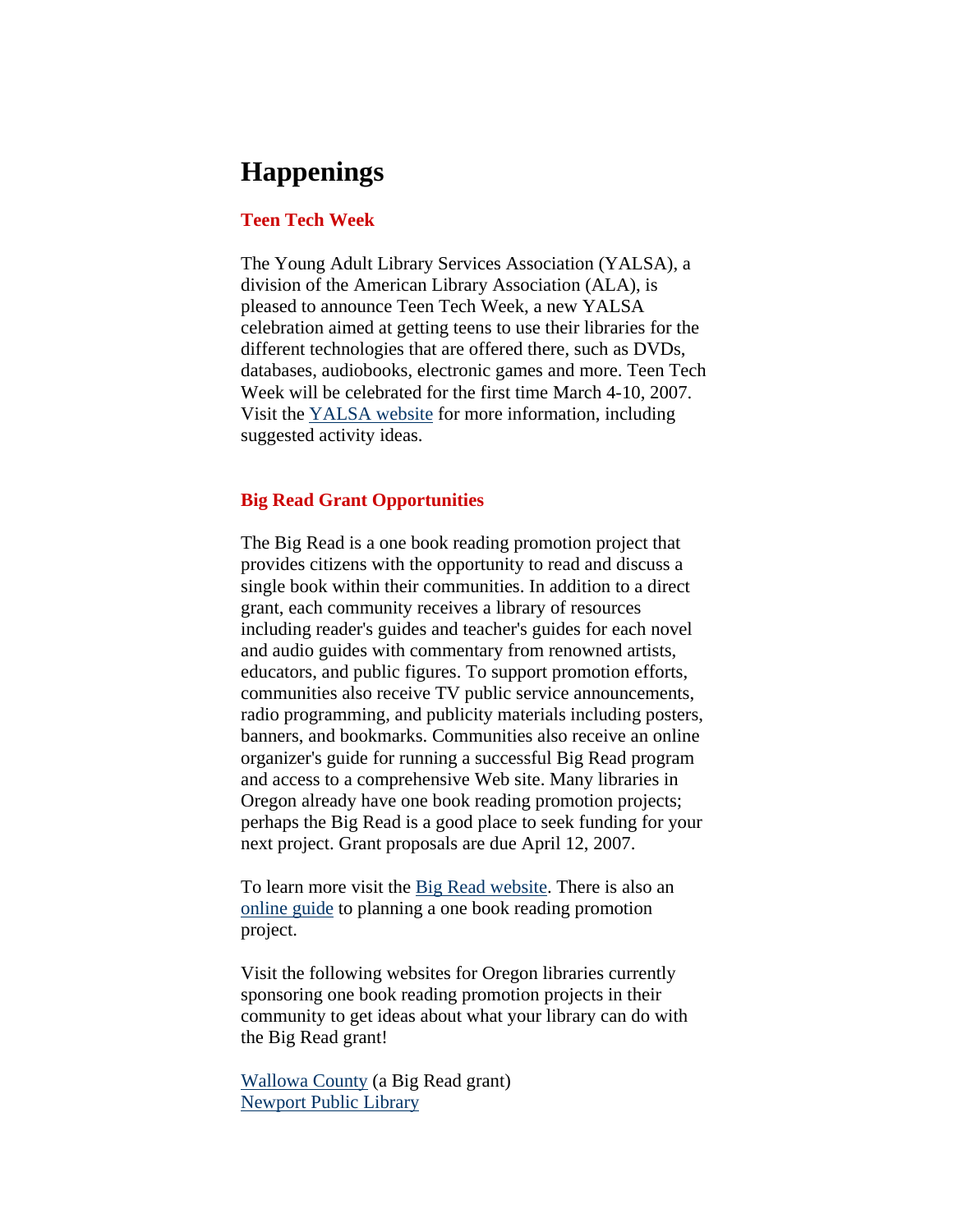<span id="page-5-0"></span>[Lake Oswego Public Library](http://www.ci.oswego.or.us/Library/calendar/LakeOswegoReads.htm) [Eugene Public Library](http://www.read-rain.org/) [Deschutes County](http://www.dpls.lib.or.us/Page.asp?NavID=594)

### **People**

#### **Ronnie Lee Budge Retires**

Ronnie Lee Budge retired January 31, 2007 after 33 years with the Jackson County Library. Ronnie began her career as a reference librarian at the Library of Congress in Washington, D.C. where she worked from 1964 to 1968. She received her Master's degree in Library Science from the University of Michigan (1964) and her BA from Barnard College, Columbia University (1963).

She was Library Director of the 15-branch Jackson County Library System for 20 years. During her tenure the library system moved from a manual checkout system to a homegrown automation system to the Polaris automated circulation system and catalog, from the first fax machine in county government to the JCLS webpage, blogging, and audio downloads. She was also a founding director of the SOLIS consortium (Josephine County Library, Rogue Community College, and Jackson County Library). Soroptimist International of Medford named her "Woman of Distinction" in 1998.

Ronnie's vision led to the successful passage of a construction bond in 2000 during a double majority election which resulted in a transition from 15 inadequate buildings, to beautiful, functional buildings individually designed by each community (including a Craftsman style branch in Eagle Point and a Victorian style branch in Jacksonville). The new 80,000 square foot Medford Central Library consolidated the operations of a headquarters library, outreach programs, technical services, and administration; and is shared in part with Rogue Community College. It is the first joint use public/academic library to be built in Oregon.

Ronnie was OLA Librarian of the Year, 2004. She was an active OLA member for many years, serving as the Oregon Chapter Councilor to the American Library Association from 1994 to 1998. She chaired the OLA Committee on Resource